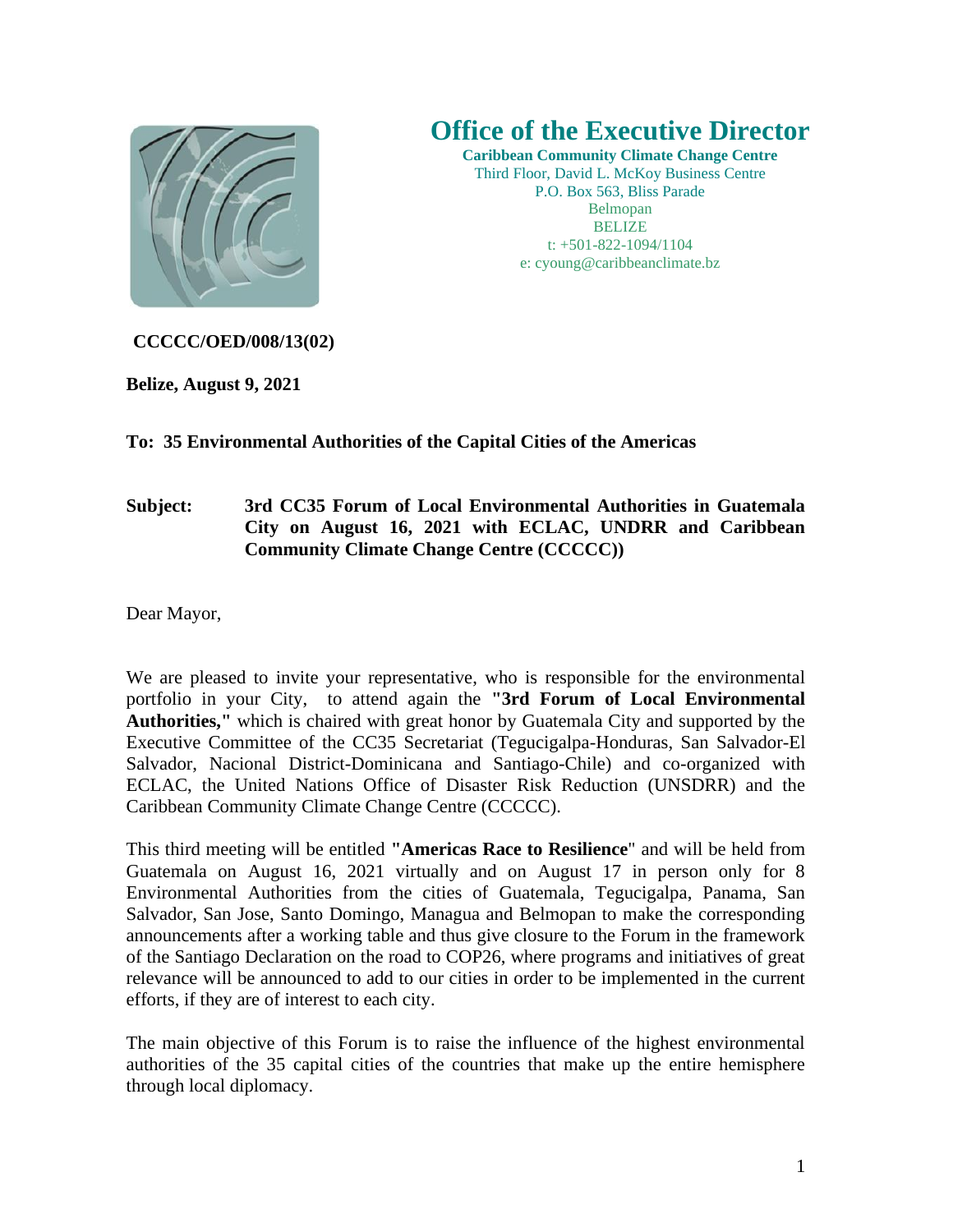This Forum will be exclusively covered by France 24 channel, whose coverage will be presented later in **English**, Spanish, and French.

This initiative held its second meeting with great success in Santiago de Chile on August 16, 2020 and initiated the "Santiago Declaration". The Declaration with all signatures and agreed action plan emerging from the capitals will be sent to the UNFCCC, the High-Level Champion of COP25 and COP26, Gonzalo Muñoz and Nigel Topping and the commitments monitored between the 2021 and 2022 Forums chaired by the local governments of Guatemala and Belmopan.

The nature of risk has changed, and cities are facing increasing disaster risk from the effects of climate change or other situations such as the COVID-19 pandemic. The approach to disaster risk reduction cannot consider isolated hazards, be compartmentalized, or be the responsibility of response or service delivery entities. The participation of local planning bodies, with multi-sectoral and multi-stakeholder representation, is necessary. Therefore, we invite everyone to join the MCR2030 initiative of the UNDRR and its Regional Committee.

ECLAC, together with CC35, will make another great announcement. Guatemala, San Salvador, Santo Domingo, Belmopan and Port-au-Prince will be the 5 capital cities that will receive technical assistance to announce a historic "Reference Climate Plan for the Capital Cities of the Americas" that will be officially presented at COP26 in Glasgow and that will serve as a beacon for thousands of cities in our hemisphere, thus achieving coordinated progress through the work and analysis of all capital cities.

The training and technical assistance to our role as authorities will be supported in this meeting by the COP25 presidency as it was in 2020 and by several recognized organizations in the region in terms of climate agenda such as UNIDRR, ECLAC and CCCCC .

The meeting aims to debate and submit urgent ideas to explore proven, innovative and scalable solutions from the highest environmental authorities, for a post-pandemic green reconstruction from the capital cities of the Americas, where the need to strengthen their roles within the structures they occupy is highlighted.

A local climate legislative framework and a new architecture for the financing of cities will be two backbones of the discussion.

Time is running out and we have a decade left to meet the Sustainable Development Goals and the 2030 agenda and only months to do so in the face of the Paris Agreement and address the most profound global challenges of our generation, to protect the more than 50 million citizens who have placed their trust in its governance.

That is why this meeting has, as a framework, the amplification of the Santiago-Glasgow Roadmap that contains 7 fundamental axes to accelerate the commitment towards carbon neutrality 2050 or earlier of the sub-national governments on the way to COP26. This event will be held in Scotland and has the support of strategic allies of the CC35 to the members of the LGMA (Local Governments and Municipalities Authorities).